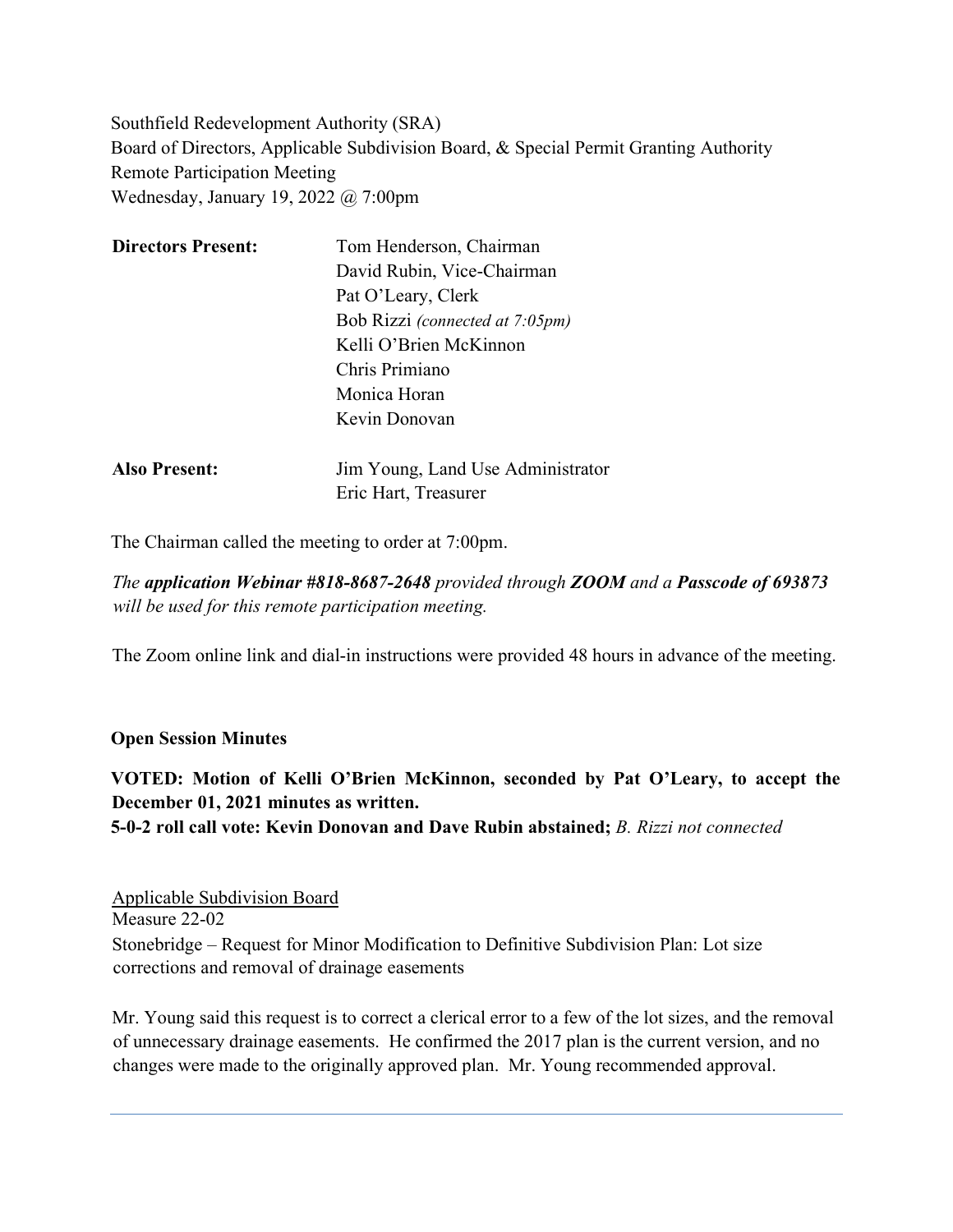**VOTED: Motion of Kelli O'Brien McKinnon, seconded by Dave Rubin, to approve the Minor Modification to the Definitive Subdivision Plan of the Stonebridge project, as presented.** 

**7-0-0 unanimous roll call vote;** *B. Rizzi not connected*

Special Permit Granting Authority Measure 22-03 Recreation Complex - Request for Plan Change to Joint Site Plan & Special Permit:

Mr. Young said the change is for the temporary use of a modular building for office use; he recommended approval.

Jerry Schafir, Union Point (UP) Sports, said, if approved, the applicant will remove the existing marketing trailer, and finish the northern parking lot.

Ms. O'Leary asked when the trailer would be removed.

Sean Morris, UP Sports, replied within two months; hopefully by April 1<sup>st</sup>.

Chairman Henderson said he would like to add an 11th condition; *any alteration or changes in use requires review and approval by SRA.*

### **VOTED: Motion of Dave Rubin, seconded by Kelli O'Brien McKinnon, to approve the Plan Change to the Joint Site Plan and Special Permit Approval for the Recreation Complex project, as presented, with the following conditions plus the addition of Condition 11 as it was described.**

1. The modular building shall be temporary, and must be removed from the premises within twelve (12) months of this approval, unless a time extension is granted by the SRA.

2. This approval is subject to Union Point Sports, LLC applying for and receiving a building permit, a certificate of occupancy, and authorization for water and wastewater services from the Town of Weymouth.

3. The restroom(s) within the modular building shall be for employees and invited guests only.

4. The existing marketing trailer must be removed from the premises prior to the issuance of a Certificate of Occupancy from the Town of Weymouth. All utility connections for the existing marketing trailer shall be terminated and removed in accordance with all applicable codes within 30 days of being no longer in use.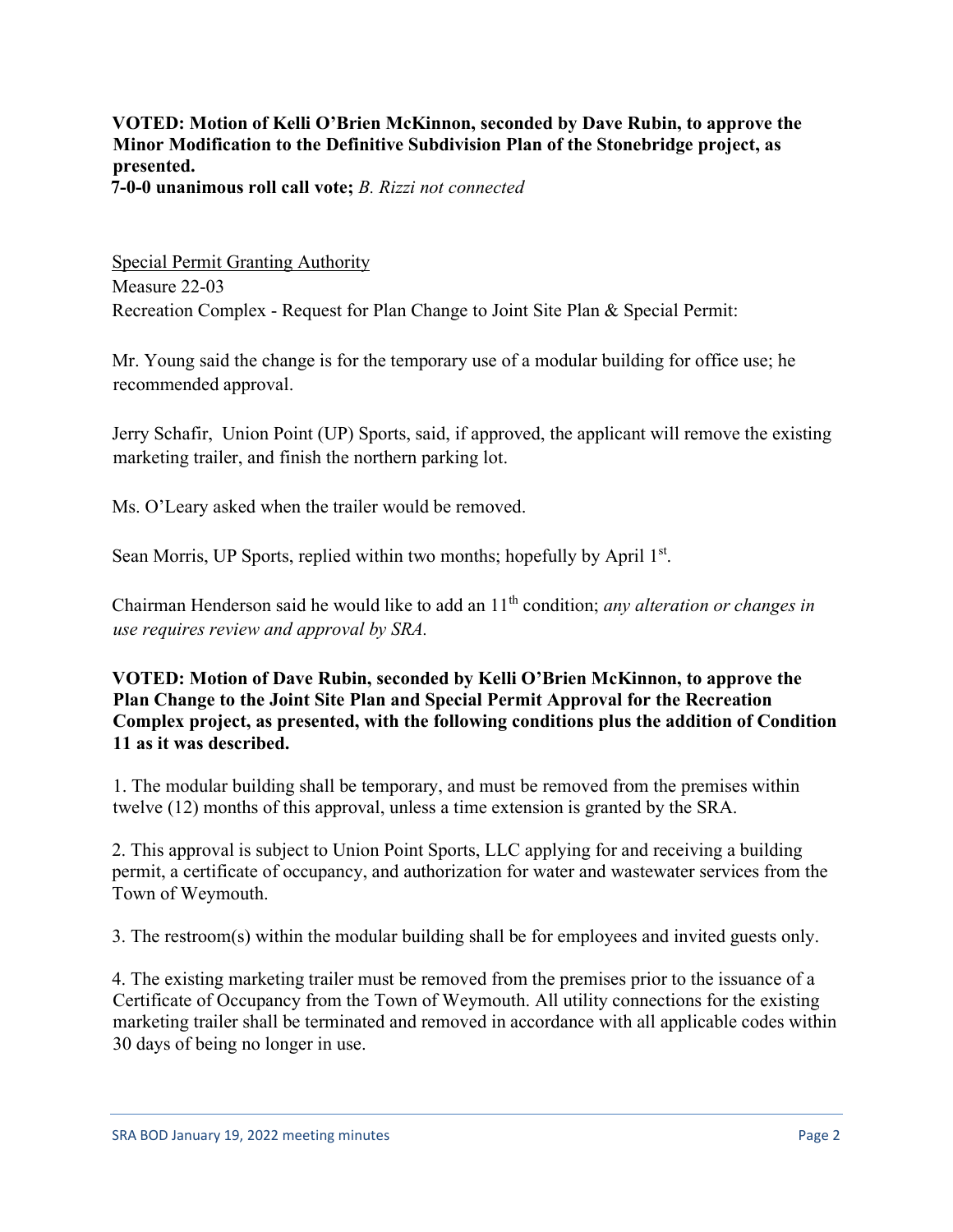5. The grounds shall be kept free of any trash or debris. All trash barrels on the premises shall be emptied on a regular basis.

6. SRA's representative(s) shall be permitted to access the property for the purpose of reviewing the progress of work during construction.

7. This approval letter shall be on site at all times during construction of the venue.

8. Approval by the SRA does NOT constitute approval of any Town of Weymouth Department, Board or Commission.

9. The Applicant shall comply with any and all permits required by the Town of Weymouth relating to the construction and operation of the proposed venue.

10.This approval does not alter or change the scope of the original approval or any subsequent modification approvals of the site plan/special permit for the Recreation Complex. **8-0-0 unanimous roll call vote**

**Treasurer's Report**  Transfers (Measure 22-01) Budget Amendment

Mr. Hart explained that the Board approved salary increases for Eric Hart, Treasurer, and James Young, Land Use Administrator.

**VOTED: Motion of Kelli O'Brien McKinnon, seconded by Chris Primiano, to transfer from the Reserve Fund \$4,646 to Treasurer/Finance Director Salary and \$4,327.65 to Land Use Administrator Salary. 8-0-0 unanimous roll call vote**

**Public Comments:** none

**Topics Not Reasonably Anticipated by the Chairman 48 hours in advance of the Meeting:**  Chairman Henderson said that the Chamber of Commerce voted on Joe Gratta of Weymouth and approved him for the Southfield Redevelopment Authority Board of Directors. His approval will mean the SRA has a full board.

#### **Executive Session:** none.